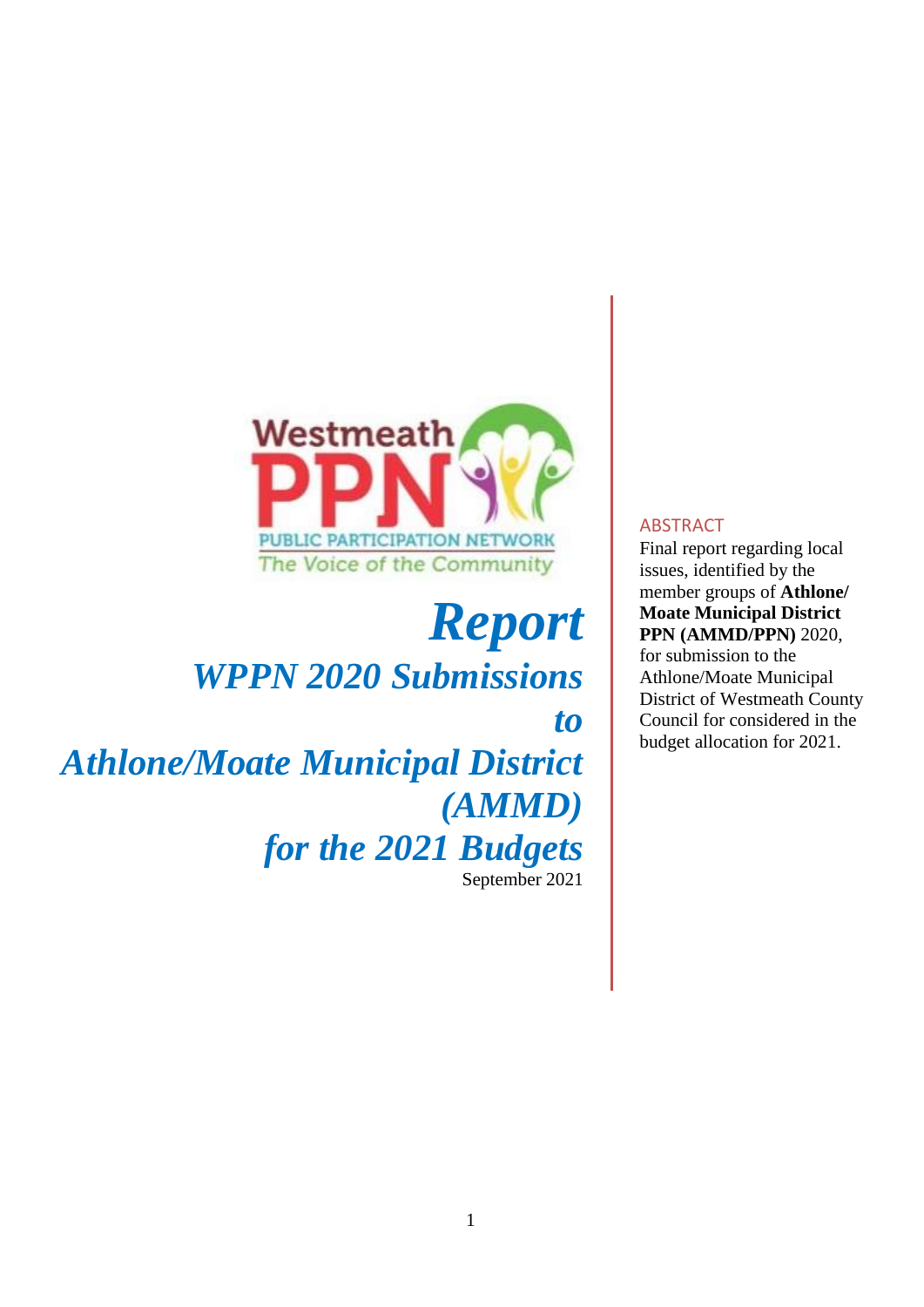

This is final report regarding local issues, identified by the member groups of Athlone/ Moate Municipal District PPN (AMMD/PPN) on 30<sup>th</sup> Sept. 2020, for submission to the Athlone/Moate Municipal District of Westmeath County Council for considered in the budget allocation for 2021.

The Athlone/Moate Municipal PPN made their recommendations for this submission having considered the paper entitled, "*Interaction between the Area Committees of the Council and the Community and Voluntary Forum*". This paper received approval from the Corporate Policy Group and members of Westmeath County Council on 29<sup>th</sup> July 2002 and the policy document "*Westmeath Public Participation Network (PPN) Interaction with Municipal Districts*" adopted by Westmeath County Council July 2016.

This report reflects on the issues, divided into **6 Themes** as agreed by consensus by the Athlone/Moate Municipal PPN forum. Some of the issues highlighted had little or no financial implications and were more concerned with process, while other issues had financial implications. The Athlone/Moate Municipal District PPN Forum was aware that Westmeath County Council were under budgetary and resource constraints, however urged Athlone/Moate Municipal District and Council officials to support their submission as much as was possible.

Forty-four submissions were received by the AMMD/PPN on behalf of its member groups. Of these 44 submissions 3 were not related to Athlone/Moate Municipal District and therefore have been forwarded by PPN to relative agency. The remaining 41 submissions were categorised into 6 main Themes as follows:

- **1. Environment**
- **2. Road Safety**
- **3. Footpaths/Pavements**
- **4. Green Spaces**
- **5. Access**
- **6. Other**

Athlone/Moate Municipal District PPN selected a deputation to meet with the Athlone/Moate Municipal District and to present the submissions document on behalf of PPN members. The deputation was as follows:

# *Elected AMMD PPN Delegates*

*Hugh Farrell Louise Slammon Marie Reddin Irena Cvetkovic Jonathan Donoghue Michael Mulvey Linda Jo Quinn*

#### *Facilitators of PPN*

*Brigid Geoghegan, Westmeath PPN Resource Worker, Community Development Section, Westmeath County Council Ursula Harper, Westmeath PPN Support Worker, Community Development Section, Westmeath County Council*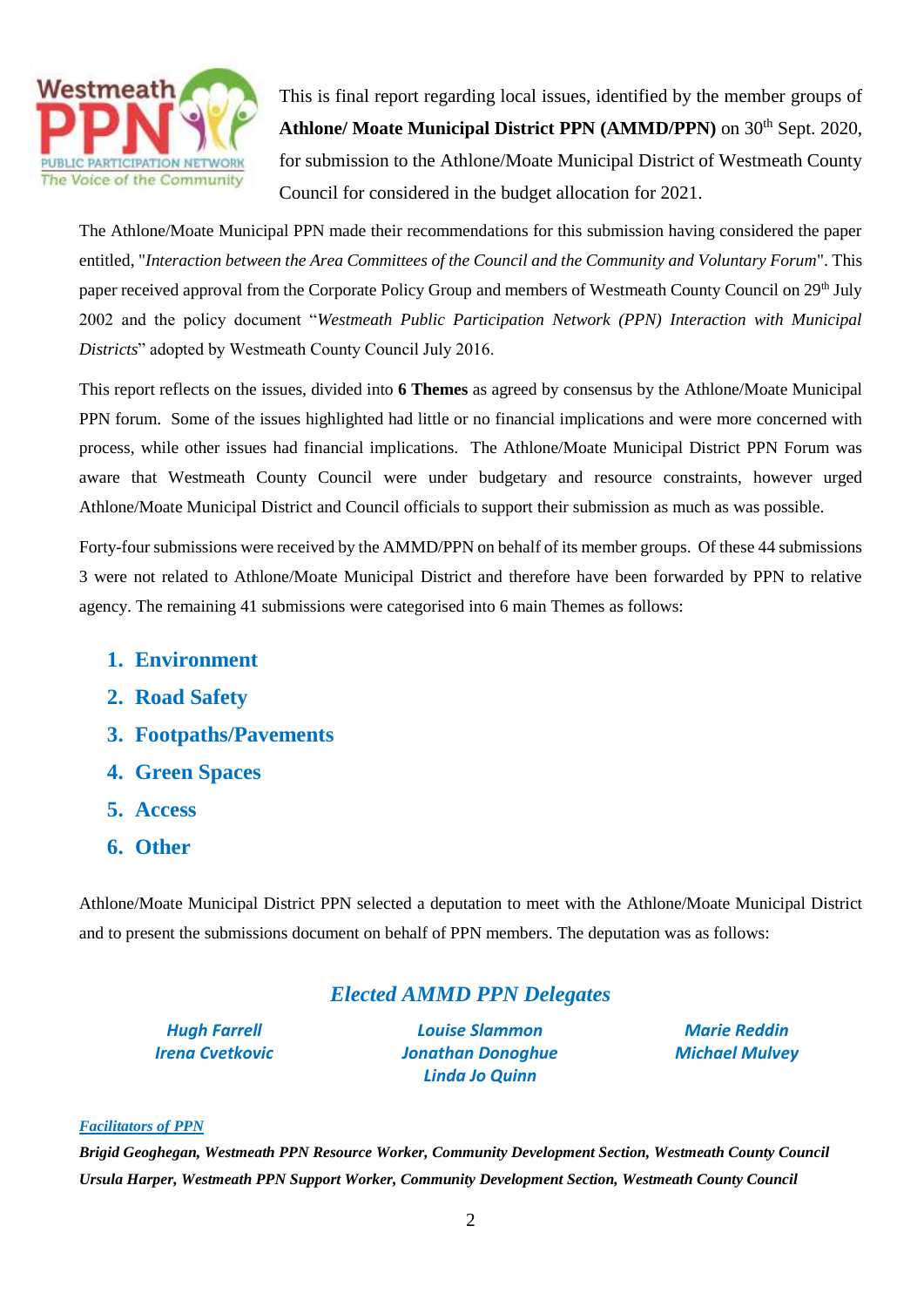# **1. Breakdown of WPPN/AMMD Submissions**

In total forty-four submissions were received by the AMMD/PPN on behalf of its member groups. Of these 44 submissions 3 were not related to Athlone/Moate Municipal District and therefore have been forwarded by PPN to relative agency. (Illustrated below in Figure 1 & outlined in Appendix 1 & 2)



**Figure 1: 16 AMMD/PPN groups made 44 Submissions to Athlone/Moate Municipal District September 2020 for 2021 Budget**

### **2. Number of AMMD/PPN Submissions under each Theme**

The following is a breakdown number of submissions under each theme

- **Environment 6**
- **Road Safety 9**
- **Footpaths/Pavements 18**
- **Green Spaces 2**
- **Access 4**
- **Other 5**

**Figure 2 WPPN Submissions to Athlone/Moate Municipal District September 2020 for 2021 Budget**

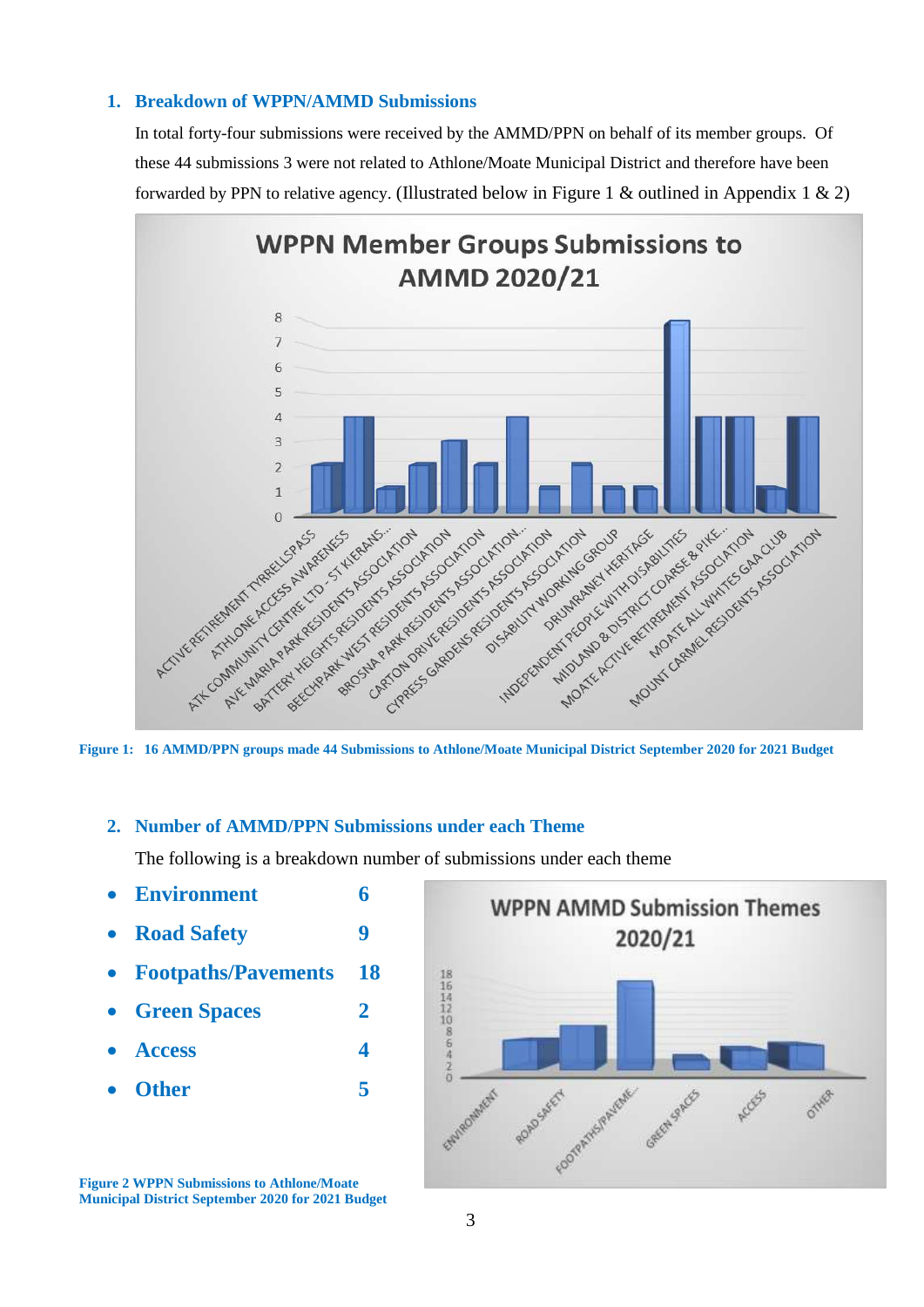# **3. Meetings**

AMMD/PPN delegates attended Athlone Municipal District meetings on behalf of WPPN groups. The AMMD/PPN delegates presented the initial submissions document to the Athlone Municipal District members; outlining the submissions, giving and seeking clarification. They further attended meetings in which Athlone/Moate Municipal District gave responses to the submissions. The responses to each individual submission are outlined in Appendix 2

It should be noted that at each meeting the AMMD/PPN delegates represented the community groups very professionally, with great confidence and passion. Great credit is due to AMMD/PPN delegates for their diligence and commitment, without them this process could not have taken place.

It should be equally noted that the AMMD/PPN delegates were treated with great courtesy and respect by the Municipal District members; they were listened to and treated with equity. AMMD/PPN offers its gratitude to the Athlone Municipal District members and look forward to building upon foundations begun with this second set of submissions.

# **4. Results**

16 AMMD/PPN Groups made 44 Submissions; of these 44 submissions; 3 were not issues pertaining to Westmeath County Council. 30 were acted upon by Athlone/Moate Municipal District and 7 delayed due to insufficient funds in budget to complete in 2021; however, may happen when funds are available. 4 were referred to another relevant agency or organisation (shown in Figure 3 below)

## **Total 41 Relevant Submissions**

- **30 Acted upon/ Completed**
- **7 Delayed due to Budgetary Constraints in 2021**
- **4 Referrals**



**Figure 3 WPPN/AMMD Submissions September 2020 for 2021 Budget to Athlone/Moate Municipal District**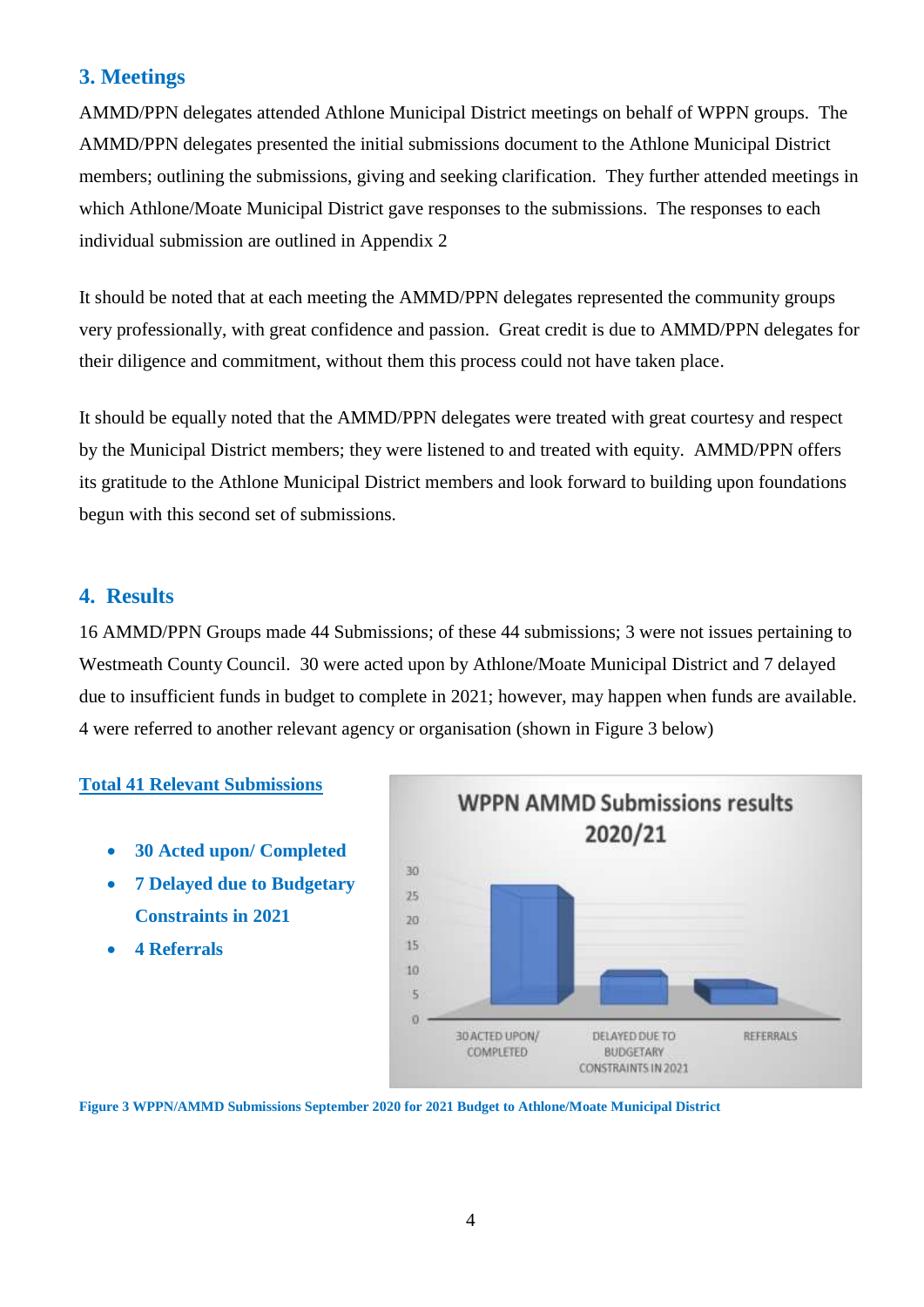# **Appendix 1**

| <b>Name of WPPN Member Group</b>                              | No. Submissions |
|---------------------------------------------------------------|-----------------|
| <b>Active Retirement Tyrrellspass</b>                         | 2               |
| <b>Athlone Access Awareness</b>                               | 4               |
| <b>ATK Community Centre Ltd - St Kierans Community Centre</b> | 1               |
| <b>Ave Maria Park Residents Association</b>                   | 2               |
| <b>Battery Heights Residents Association</b>                  | 3               |
| <b>Beechpark West Residents Association</b>                   | $\mathfrak{p}$  |
| <b>Brosna Park Residents Association Kilbeggan</b>            | 4               |
| <b>Carton Drive Residents Association</b>                     | 1               |
| <b>Cypress Gardens Residents Association</b>                  | $\mathfrak{p}$  |
| <b>Disability working Group</b>                               | 1               |
| <b>Drumraney Heritage</b>                                     | 1               |
| <b>Independent People with Disabilities</b>                   | 8               |
| <b>Midland &amp; District Coarse &amp; Pike Anglers</b>       | 4               |
| <b>Moate Active Retirement Association</b>                    | 4               |
| <b>Moate All Whites GAA Club</b>                              | 1               |
| <b>Mount Carmel Residents Association</b>                     | 4               |

# **Appendix 2**

|     | <b>Environment</b>                                                         |                                                                                                                                                                                                       |                                                                                                                                                                                                                                                                                                                                          |                                                                                                         |  |  |
|-----|----------------------------------------------------------------------------|-------------------------------------------------------------------------------------------------------------------------------------------------------------------------------------------------------|------------------------------------------------------------------------------------------------------------------------------------------------------------------------------------------------------------------------------------------------------------------------------------------------------------------------------------------|---------------------------------------------------------------------------------------------------------|--|--|
|     | <b>GROUP</b>                                                               | <b>ISSUE</b>                                                                                                                                                                                          | <b>SUGGEST SOLUTION</b>                                                                                                                                                                                                                                                                                                                  | <b>Response</b>                                                                                         |  |  |
| E.1 | <b>Midland &amp;</b><br><b>District</b><br>Coarse &<br><b>Pike Anglers</b> | Poaching - poaching of<br>crayfish, coarse fish of<br><b>Athlone Canal</b>                                                                                                                            | To make Athlone Canal a catch<br>and release Fishery in its<br>entire length with appropriate<br>signage positioned to indicate<br>same                                                                                                                                                                                                  | The Municipal District will write to<br>Inland Fisheries on the matter.                                 |  |  |
| E.2 | <b>Midland &amp;</b><br><b>District</b><br>Coarse &<br><b>Pike Anglers</b> | <b>Shooting of wildfowl</b>                                                                                                                                                                           | To make Athlone canal a no-<br>shooting reserve with<br>appropriate signage indicating<br>same                                                                                                                                                                                                                                           | The group should contact the<br>landowners.                                                             |  |  |
| E.3 | <b>Midland &amp;</b><br><b>District</b><br>Coarse &<br><b>Pike Anglers</b> | <b>Illegal dumping/pollution</b><br>- destruction of habitat,<br>pollution from sewage and<br>oil toxins. Hoarding of<br>tyres, wood and rubbish in<br>the canal area - re bonfire<br>season          | To protect all flora and fauna<br>and aquatic life on the Big<br>Meadow SAC by implementing<br>an up to date pollution<br>emergency response plan,<br>regular sampling of culverts<br>etc and by preventing once<br>and for all the burning of tyres<br>, rubbish and wood along the<br>length of the Athlone canal at<br>bonfire season | This will be referred to the<br><b>Environment Section of the Council</b>                               |  |  |
| E.4 | <b>Cypress</b><br><b>Gardens</b><br><b>Residents</b><br><b>Association</b> | Littering - Empty bottles<br>and cans left at seat at top<br>of road                                                                                                                                  | Put up no litter sign                                                                                                                                                                                                                                                                                                                    | The Municipal District will assess<br>the location and will put up a sign if<br>considered appropriate. |  |  |
| E.5 | <b>Brosna Park</b><br><b>Residents</b><br><b>Association</b><br>Kilbeggan  | Issues with Sewerage.<br>a) Overflowing of<br>sewage effluent onto Relic<br>Rd and into some<br>residents' back yards and<br>onto public walkways.<br>Houses most seriously<br>affected: Numbers 3, 4 | Survey and repairs to address<br>sewerage issues.                                                                                                                                                                                                                                                                                        | These issues should be reported to<br>Irish Water.                                                      |  |  |

<u> 1980 - Johann Barbara, martxa alemaniar amerikan basar da a</u>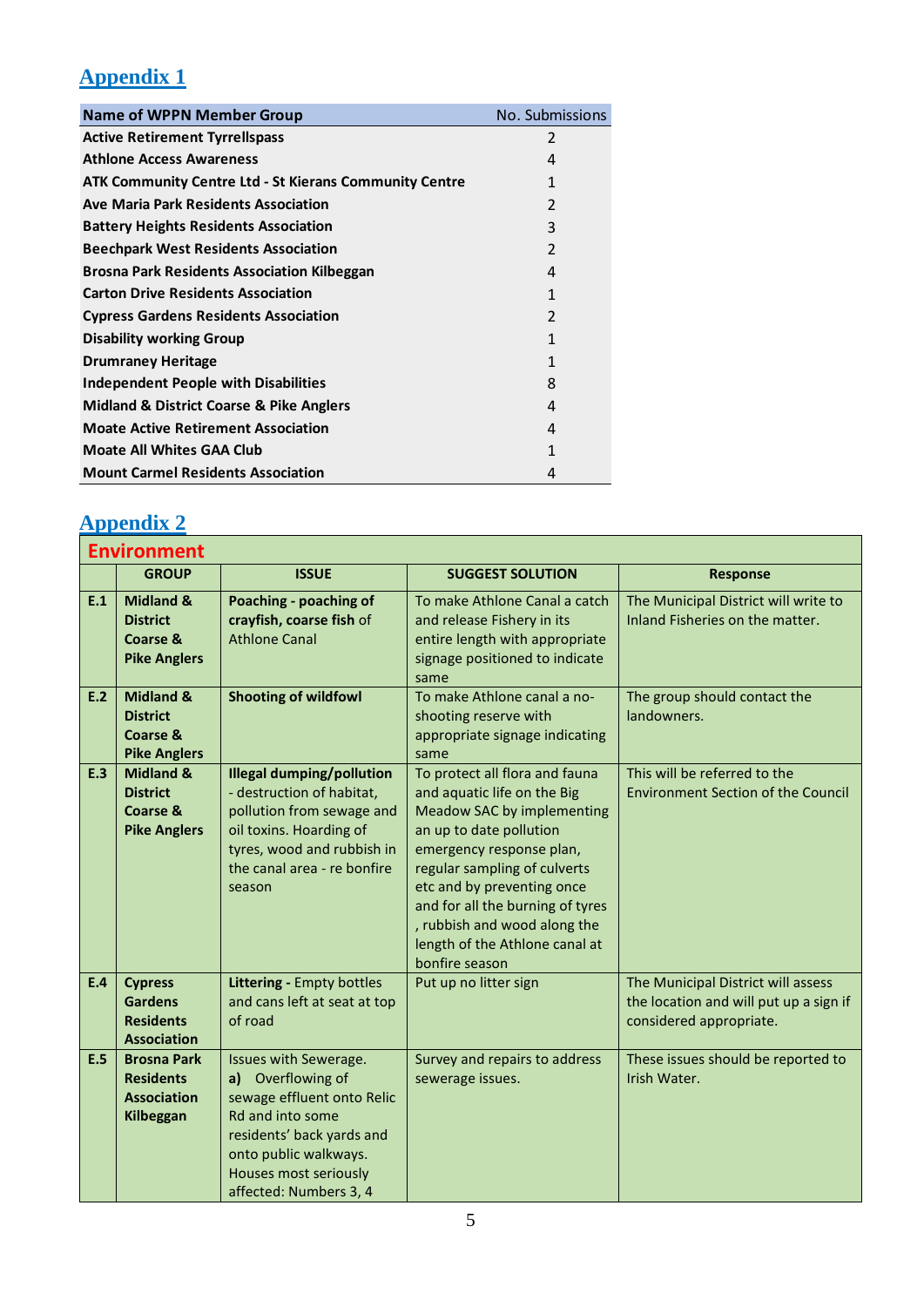|     |                                                                           | and 6 in Brosna Court. b)<br>Issue of sewerage smell in<br>Brosna View. c) Manhole<br>at back of 16 Brosna View,<br>overflows across public<br>pathway into the river,<br>river level rises |                                                                                             |                                                                                                                                                                                                                                                                   |
|-----|---------------------------------------------------------------------------|---------------------------------------------------------------------------------------------------------------------------------------------------------------------------------------------|---------------------------------------------------------------------------------------------|-------------------------------------------------------------------------------------------------------------------------------------------------------------------------------------------------------------------------------------------------------------------|
| E.6 | <b>Brosna Park</b><br><b>Residents</b><br><b>Association</b><br>Kilbeggan | Play park is being flooded<br>by Brosna River.                                                                                                                                              | Request installing of concrete<br>flood defence that is still<br>amenable to general public | The Council have no record of the<br>Playground being flooded by the<br>River Brosna and it is not identified<br>as susceptible to flooding on the<br>OPW flood mapping. In any event<br>there is no funding available for the<br>flood protection of such areas. |

|             | <b>Road Safety</b>                                               |                                                                                                                                                                                                                                                                                     |                                                                                                                                                                                                                                                                                                                                                      |                                                                                                                                                                                                                                                                                                                  |
|-------------|------------------------------------------------------------------|-------------------------------------------------------------------------------------------------------------------------------------------------------------------------------------------------------------------------------------------------------------------------------------|------------------------------------------------------------------------------------------------------------------------------------------------------------------------------------------------------------------------------------------------------------------------------------------------------------------------------------------------------|------------------------------------------------------------------------------------------------------------------------------------------------------------------------------------------------------------------------------------------------------------------------------------------------------------------|
| <b>RS.1</b> | <b>Ave Maria Park</b><br><b>Residents</b><br><b>Association</b>  | <b>Heavy traffic is going</b><br>through the estate<br>including tractors and<br>lorries. This is a<br>residential area that<br>houses a lot of elderly<br>people and such traffic is<br>unsuitable. Some vehicles<br>are using it as a cut<br>through.                             | i. We would like Ave Marie<br>terrace made into a one-<br>way system, with cars only<br>allowed and that lorries<br>and tractors prevented<br>from using it as a short<br>cut/cut through. ii. We<br>would like want the<br>entrance into Ave Maria<br>estate to be at Barts shop<br>on the Dublin road and<br>the exit to be the<br>Carmelite side. | This matter has been put to<br>public consultation                                                                                                                                                                                                                                                               |
| <b>RS.2</b> | <b>Ave Maria Park</b><br><b>Residents</b><br><b>Association</b>  | <b>Heavy Traffic/damage -</b><br>Wall on right hand side as<br>you come in to the estate<br>from the Carmelite side is<br>cracking, we think due to<br>heavy vehicles and<br>volumes of traffic. These<br>vehicles are going up<br>onto the pavement and<br>hence damaging the wall | ii. We request the wall be<br>repaired                                                                                                                                                                                                                                                                                                               | This is a private wall and is the<br>responsibility of the property<br>owner.                                                                                                                                                                                                                                    |
| <b>RS.3</b> | <b>Battery Heights</b><br><b>Residents</b><br><b>Association</b> | <b>Carparking spaces at</b><br>Tower need to be<br>remarked as they are<br>faded. Irish Water has<br>completed works there,<br>so remarking could be re-<br>done now.                                                                                                               | Remark the car parking<br>spaces                                                                                                                                                                                                                                                                                                                     | The Municipal District have<br>instructed the Council's<br>roadmarking contractor to do<br>this.                                                                                                                                                                                                                 |
| <b>RS.4</b> | <b>Moate Active</b><br><b>Retirement</b><br><b>Association</b>   | Road Safety: The location<br>of the pedestrian crossing<br>at The Newtown in<br>Moate is totally<br>unsuitable                                                                                                                                                                      | Request the relocation the<br>pedestrian crossing close<br>to the Health Centre.                                                                                                                                                                                                                                                                     | The pedestrian crossing was<br>funded from a road safety<br>grant. It was located on the<br>route with the highest<br>pedestrian footfall. It's design<br>and location was finalised in<br>consultation with the<br><b>Department's Road Safety</b><br>Engineer. It is not considered<br>appropriate to move it. |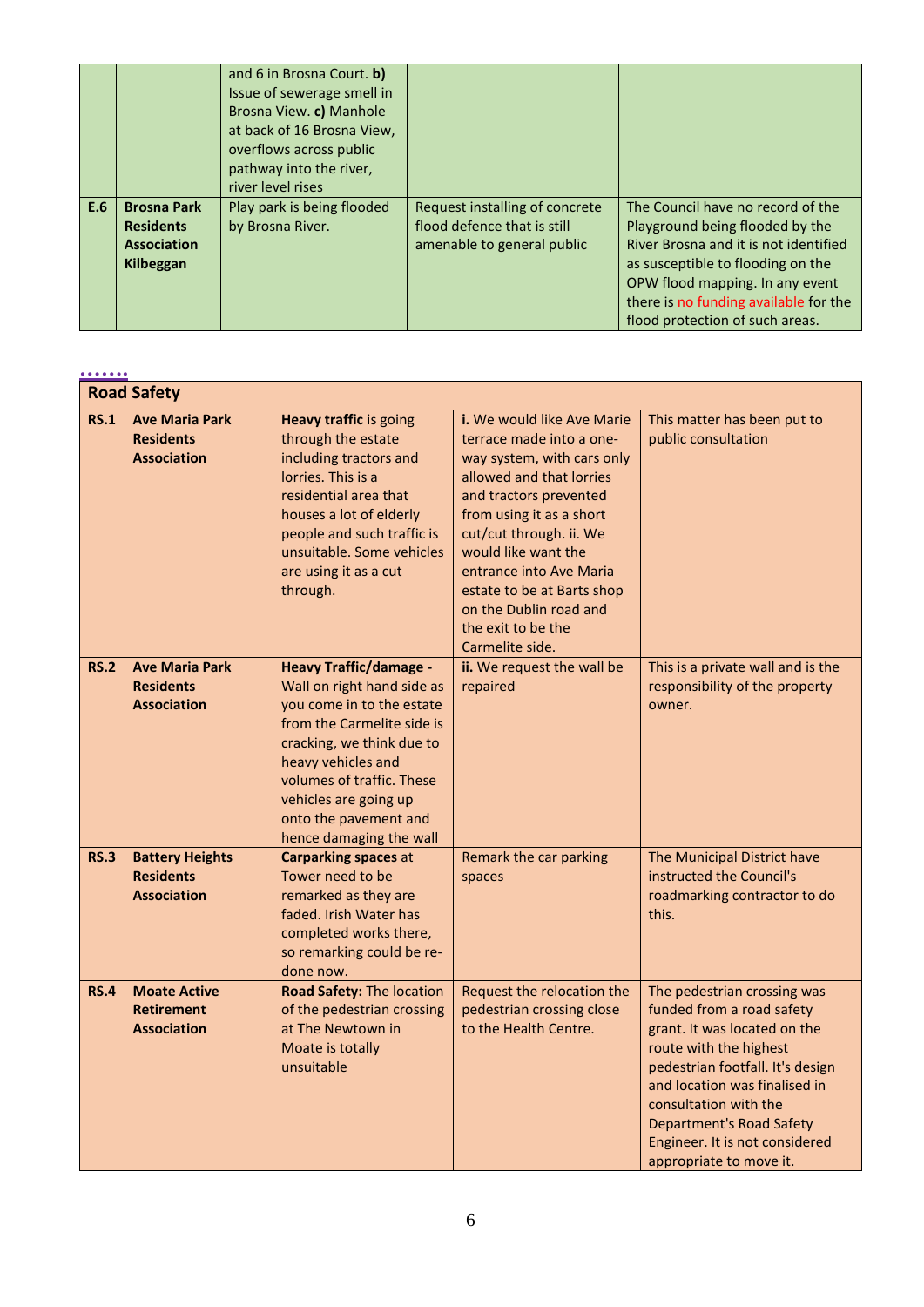| <b>RS.5</b><br><b>RS.6</b> | <b>Active Retirement</b><br><b>Tyrrellspass</b><br><b>Active Retirement</b>      | <b>Speeding Traffic - The</b><br>traffic through the village<br>of Tyrrellspass is<br>deplorable. Elderly<br>people cannot get to<br>cross the street at the<br><b>Post Office</b><br><b>Speeding traffic - The</b> | Traffic calming; possibly<br>ramps to slow the traffic,<br>would be of great benefit<br>to everyone<br>Wonder if it was gravelled                                                                                                                                                     | The provision of speed ramps at<br>this location may be considered<br>in the context of the Members<br>priorities and the funding<br>available, under the 2021 Roads<br>Programme.<br>The public road cannot be                            |
|----------------------------|----------------------------------------------------------------------------------|---------------------------------------------------------------------------------------------------------------------------------------------------------------------------------------------------------------------|---------------------------------------------------------------------------------------------------------------------------------------------------------------------------------------------------------------------------------------------------------------------------------------|--------------------------------------------------------------------------------------------------------------------------------------------------------------------------------------------------------------------------------------------|
|                            | <b>Tyrrellspass</b>                                                              | traffic in front of the<br>private houses at the<br>edge of the green is<br>ruining the houses. Again,<br>the speed is awful in<br>morning time, school<br>hours                                                    | it might slow the traffic                                                                                                                                                                                                                                                             | "gravelled". As part of the Town<br>& Village Scheme some<br>narrowing of the road will be<br>undertaken which will help<br>reduce traffic speeds.                                                                                         |
| <b>RS.7</b>                | <b>Drumraney Heritage</b>                                                        | <b>Road Safety - Restricted</b><br>visibility at junction<br>where road L5364 meets<br>main road R390 in<br>Drumraney; coordinates<br>are 616314.509,<br>747651.336                                                 | In order to improve<br>visibility, request that<br>district engineer look into<br>the possibility of<br>positioning a mirror at the<br>junction so that motorists<br>approaching from the<br>L5364 can see what traffic<br>is approaching from the<br>eastern carriageway of<br>R390. | It is policy not to erect mirrors<br>at any location on the public<br>road network.                                                                                                                                                        |
| <b>RS.8</b>                | <b>Moate All Whites</b><br><b>GAA Club</b>                                       | Road Safety on the Clara<br>Road leading to Hogan<br>Park                                                                                                                                                           | 1. Improved footpaths and<br>provision of same from<br>junction of Ballycumber<br>Road to Hogan Park. 2.<br>Reduced speed of cars.                                                                                                                                                    | 1. The provision of footpaths<br>may be considered in the<br>context of the Members<br>priorities and the funding<br>available, under the 2021 Roads<br>Programme. 2. The<br>enforcement of the speed limits<br>is a matter for the Gardaí |
| <b>RS.9</b>                | <b>Brosna Park</b><br><b>Residents</b><br><b>Association</b><br><b>Kilbeggan</b> | Speeding cars along the<br>Relic Rd, Kilbeggan,<br>between Brosna Park and<br>the head of the main<br>street - safety issue for<br>all residents mainly<br>children, elderly and Gym<br>members (Fit Factory)       | <b>Speed Ramps/ Traffic</b><br><b>Calming measures on Relic</b><br>Road at: i. Brosna Court; ii.<br><b>Across from Fit Factory</b><br>Gym; iii. Across from<br>Children's Playground; iv.<br><b>Entrance to Brosna Park</b>                                                           | The provision of speed ramps at<br>this location may be considered<br>in the context of the Members<br>priorities and the funding<br>available, under the 2021 Roads<br>Programme.                                                         |

**……..**

| $\bullet\bullet\bullet$ |                                                   |                                                                                                |                                                                 |                                                                                                                                                                                                                                                                |
|-------------------------|---------------------------------------------------|------------------------------------------------------------------------------------------------|-----------------------------------------------------------------|----------------------------------------------------------------------------------------------------------------------------------------------------------------------------------------------------------------------------------------------------------------|
|                         | <b>Footpaths/Pavements</b>                        |                                                                                                |                                                                 |                                                                                                                                                                                                                                                                |
| <b>FP.1</b>             | Independent<br>People with<br><b>Disabilities</b> | Town Centre: Footpath in<br>Irishtown, Athlone needs<br>to be made more<br>wheelchair friendly | Request that<br>footpath is made<br>more wheelchair<br>friendly | The Council have carried out substantial<br>works on the footpaths in Irishtown in 2020.<br>The further improvement of footpaths may be<br>considered in the context of the Members<br>priorities and the funding available, under the<br>2021 Roads Programme |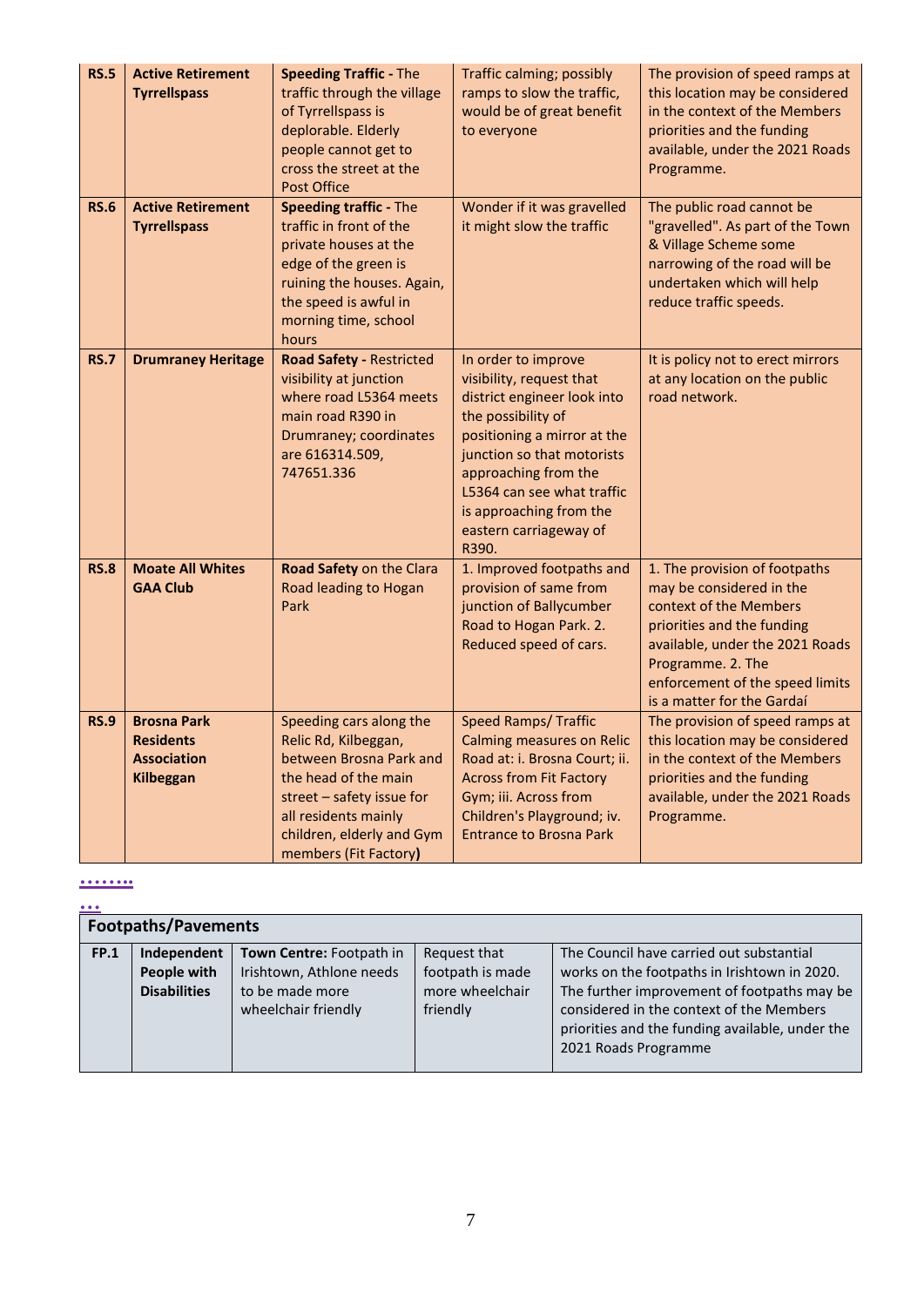| <b>FP.2</b> | <b>Carton Drive</b><br><b>Residents</b><br><b>Association</b> | Footpaths - Most of the<br>footpaths in Carton Drive<br>need some repair - Large<br>hole were the tarmac has<br>receded outside No 44<br>needs repair. Also<br>footpath becoming very<br>overgrown with weeds.<br>Spraying of weeds at<br>edges of footpath. Hoping<br>the AMMD will look into<br>these issues, thus<br>avoiding possible injury to<br>residents or members of<br>the public. | Request: a.<br>Repairs to<br>footpaths b. Weed<br>spraying of<br>footpaths                                                                                                                          | The improvement of footpaths may be<br>considered in the context of the Members<br>priorities and the funding available, under the<br>2021 Roads Programme. The weed spraying<br>policy will be a matter for the Elected<br>Members in the context of the 2021 Schedule<br>of Municipal District Works. |
|-------------|---------------------------------------------------------------|-----------------------------------------------------------------------------------------------------------------------------------------------------------------------------------------------------------------------------------------------------------------------------------------------------------------------------------------------------------------------------------------------|-----------------------------------------------------------------------------------------------------------------------------------------------------------------------------------------------------|---------------------------------------------------------------------------------------------------------------------------------------------------------------------------------------------------------------------------------------------------------------------------------------------------------|
| <b>FP.3</b> | Independent<br>People with<br><b>Disabilities</b>             | Town Centre: Very<br>dangerous section of<br>footpath at the old<br>Permanent TSB Bank at<br>the end of Mardyke<br>street.                                                                                                                                                                                                                                                                    | Improve footpath                                                                                                                                                                                    | This will be addressed by the proposed street<br>enhancement works in this area which are<br>scheduled to commence in 2021                                                                                                                                                                              |
| <b>FP.4</b> | Independent<br>People with<br><b>Disabilities</b>             | Town Centre: a. Disabled<br>Parking bays are not long<br>enough for rear access to<br>vehicles, and there are no<br>yellow boxes attached to<br>them. b. Any disabled<br>parking spaces that have<br>yellow boxes; there is<br>often a car or other<br>vehicle parked within part<br>in the boxes so that rules<br>them out for rear access<br>vehicles                                       | a. Improve<br>disability parking<br>bays/add yellow<br>boxes for rear<br>access to disabled<br>vehicles. b. More<br>monitoring of<br>parking in yellow<br>boxes behind<br>disabled parking<br>bays. | a. The upgrading of disabled parking spaces is<br>carried out in tandem with road resurfacing<br>works carried out as part of the annual roads<br>programme. B - The parking warden will<br>follow up on this.                                                                                          |
| <b>FP.5</b> | Independent<br>People with<br><b>Disabilities</b>             | The Coosan Area - The<br>hedgerows alongside the<br>paths are not maintained<br>so people walking/wheel<br>chairing along the<br>footpath is difficult; as<br>one is in danger of getting<br>badly scratched, or<br>pushed out onto the road.                                                                                                                                                 | Cut back hedge<br>rows                                                                                                                                                                              | The maintenance of hedges adjacent to roads<br>and footpaths is a matter for the adjacent<br>property owner. If there are specific locations<br>of concern the group should forward details<br>to the Municipal District and they will follow<br>up with the property owners where this<br>arises.      |
| <b>FP.6</b> | Independent<br>People with<br><b>Disabilities</b>             | The Coosan Area - The<br>surface on the paths is<br>becoming uneven as grass<br>and weeds are growing<br>on them now.                                                                                                                                                                                                                                                                         | Improve footpath                                                                                                                                                                                    | The improvement of footpaths may be<br>considered in the context of the Members<br>priorities and the funding available, under the<br>2021 Roads Programme. If there are specific<br>locations of concern the group should forward<br>details to the Municipal District                                 |
| <b>FP.7</b> | Independent<br>People with<br><b>Disabilities</b>             | The Coosan Area -<br>Accessibility to the paths<br>is difficult as there is quite<br>a lift on and off them.<br>They should be even with<br>the road at each point of<br>accessibility - no step up.                                                                                                                                                                                          | Improve access to<br>footpaths                                                                                                                                                                      | If there are specific locations of concern the<br>group should forward details to the Municipal<br>District for consideration in the 2021 works<br>programme.                                                                                                                                           |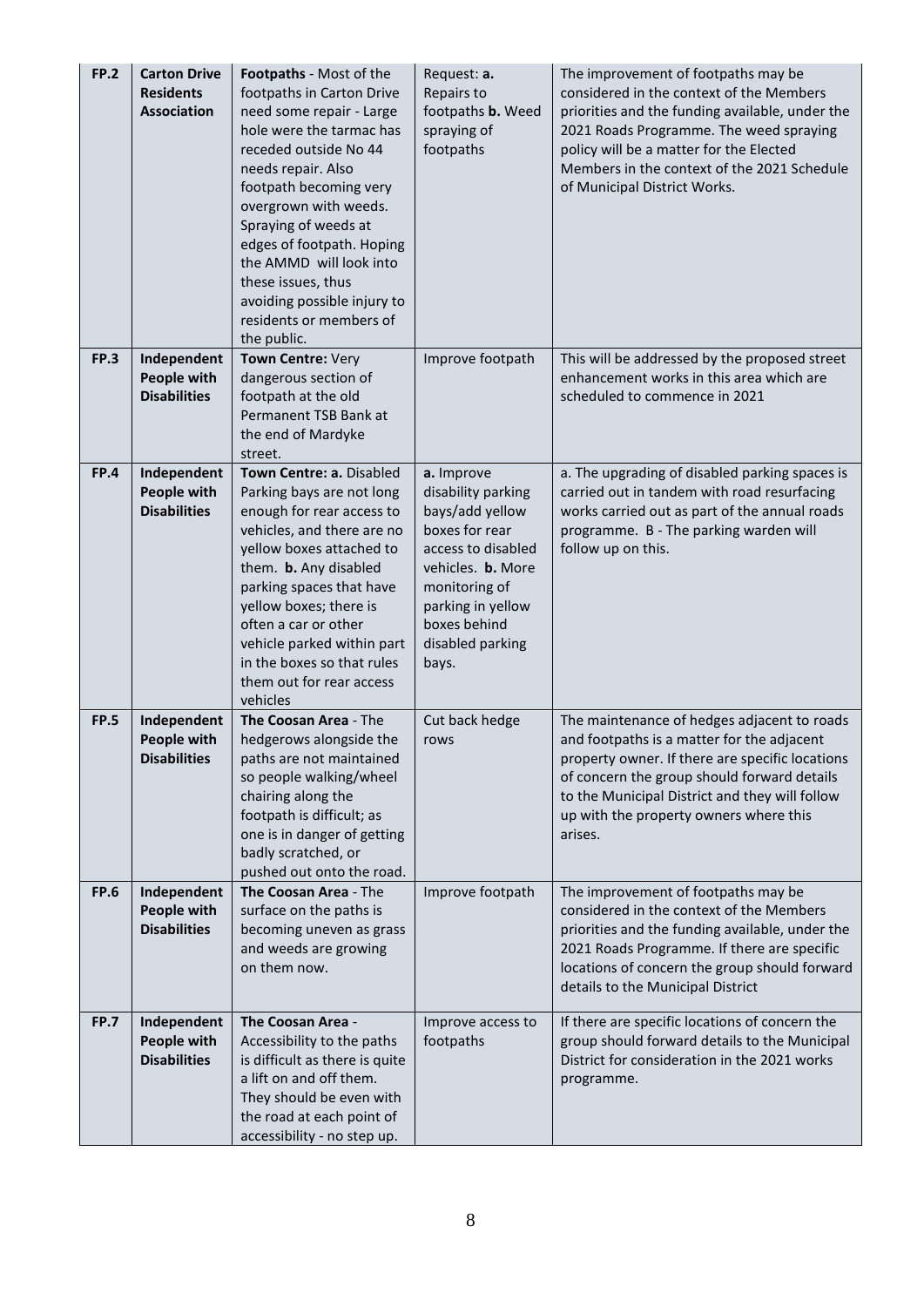| FP.8         | Independent<br>People with<br><b>Disabilities</b>                | The Coosan Area - Decent<br>at 'Macken's Hill' is very<br>dangerous whether on a<br>manual or electric<br>wheelchair. It is not<br>negotiable from the path<br>and one has to leave the<br>path at the top of the hill<br>to make a safe decent.<br>They are then in danger<br>from traffic on the road<br>both ways which is very<br>fast moving. | Improve footpath                                                                                                                                                                                          | The Municipal District Engineering Section can<br>review this location with a member of the<br>group.                                                                                                                                                                                                                     |
|--------------|------------------------------------------------------------------|----------------------------------------------------------------------------------------------------------------------------------------------------------------------------------------------------------------------------------------------------------------------------------------------------------------------------------------------------|-----------------------------------------------------------------------------------------------------------------------------------------------------------------------------------------------------------|---------------------------------------------------------------------------------------------------------------------------------------------------------------------------------------------------------------------------------------------------------------------------------------------------------------------------|
| <b>FP.9</b>  | Independent<br>People with<br><b>Disabilities</b>                | Pedestrian Walkways -<br>While barriers are<br>necessary to stop<br>unwanted traffic on our<br>pedestrian walkways.<br>They do not help the<br>person in a wheelchair<br>who wants to go access<br>the walkway because<br>simply put the barriers<br>are preventing them<br>access to the walkway.                                                 | Make barriers set<br>to be wheelchair<br>accessible                                                                                                                                                       | The Municipal District are reviewing all<br>barriers with a view to removing them where<br>it is safe to do so. If there are specific<br>locations of concern the group should forward<br>details to the Municipal District and they will<br>prioritise those for assessment.                                             |
| <b>FP.10</b> | <b>Mount</b><br>Carmel<br><b>Residents</b><br><b>Association</b> | 1. Speeding in the estate<br>by delivery drivers                                                                                                                                                                                                                                                                                                   | Traffic calming -<br>possibly speed<br>ramp needed in<br>the estate. We<br>have been<br>requesting this for<br>a number of years.                                                                         | The County Council's Transportation Section<br>are currently developing a policy for traffic<br>calming in housing estates. The<br>implementation of any identified measures<br>will have to be considered in the context of<br>the Members priorities and the funding<br>available, under the annual Roads<br>Programmes |
| <b>FP.11</b> | <b>Mount</b><br>Carmel<br><b>Residents</b><br><b>Association</b> | 2. Footpath - Significant<br>hole in Footpath outside<br>18-19                                                                                                                                                                                                                                                                                     | This footpath<br>needs to be fixed<br>please                                                                                                                                                              | The Municipal District will arrange to have<br>this repaired.                                                                                                                                                                                                                                                             |
| <b>FP.12</b> | <b>Mount</b><br>Carmel<br><b>Residents</b><br><b>Association</b> | 3. Footpath - At the back<br>of the drive outside<br>number 24/25 there is<br>problem with the<br>footpath also, elderly<br>person has fallen                                                                                                                                                                                                      | Please we request<br>that this be fixed,<br>it has been<br>brought to<br>councils' attention<br>over a number of<br>years                                                                                 | The Municipal District will arrange to have<br>this inspected and the necessary works<br>carried out.                                                                                                                                                                                                                     |
| <b>FP.13</b> | <b>Mount</b><br>Carmel<br><b>Residents</b><br><b>Association</b> | 4. Road Markings - Estate<br>needs road markings as<br>there are 4 roads meeting<br>in the estate; this is very<br>dangerous                                                                                                                                                                                                                       | Request road<br>markings at 4 road<br>junction; this has<br>been requested<br>for a number of<br>years.                                                                                                   | The District Engineering Staff will review this<br>junction to assess what the most appropriate<br>measures may be.                                                                                                                                                                                                       |
| <b>FP.14</b> | <b>Disability</b><br>working<br>Group                            | <b>Building/Access - When</b><br>carrying out specific<br>works it is important to<br>note that universal size<br>does not fit all, which<br>appears to be what is<br>used by WCC at the<br>moment with regard to<br>building regulations.                                                                                                         | Request that WCC<br>follow IWA best<br>practice guidelines<br>when carrying out<br>building works<br>which includes the<br>standard building<br>regulations +<br>better access for<br>disabilities. These | This matter will be referred to the Housing<br>Section for consideration.                                                                                                                                                                                                                                                 |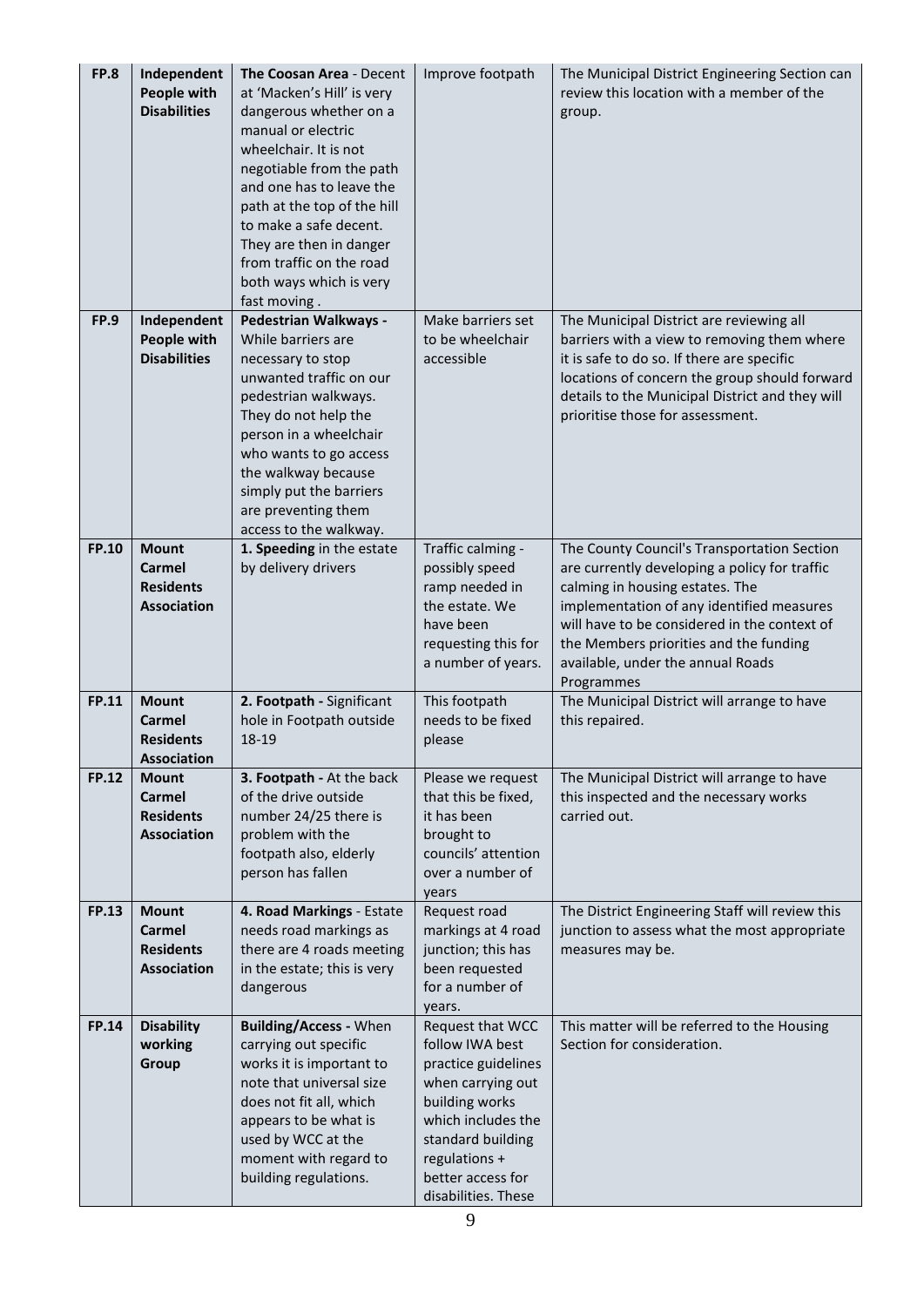|              |                                                                            |                                                                                                                            | can be<br>downloaded from<br>the IWA website.                                                                                                                                                                               |                                                                                                                                                                                                                                                                                                                                                                                                                                                                                                                                                                                                                                                                                                                                                                                                                                                                                                                                                                          |
|--------------|----------------------------------------------------------------------------|----------------------------------------------------------------------------------------------------------------------------|-----------------------------------------------------------------------------------------------------------------------------------------------------------------------------------------------------------------------------|--------------------------------------------------------------------------------------------------------------------------------------------------------------------------------------------------------------------------------------------------------------------------------------------------------------------------------------------------------------------------------------------------------------------------------------------------------------------------------------------------------------------------------------------------------------------------------------------------------------------------------------------------------------------------------------------------------------------------------------------------------------------------------------------------------------------------------------------------------------------------------------------------------------------------------------------------------------------------|
| <b>FP.15</b> | <b>Disability</b><br>working<br>Group                                      | Access audits were very<br>useful in the past and<br>wonder if they can be re-<br>looked at                                | Request that<br>previous audits<br>that were carried<br>out, be examined<br>and ascertain what<br>improvements<br>were made<br>because of the<br>audits. Consider<br>carrying out other<br>access audits<br>where necessary | Access audits were carried out across the<br>county in about 17 villages circa 10 years ago.<br>These audits were acted upon by the area<br>engineers through works carried out in the<br>last number of years. In 2019 through the Age<br>Friendly Programme it was agreed that<br>Walkability audits would be a better means to<br>carry out audits as this would include<br>disability audits, age friendly public realm and<br>community access for all. In Q4 2019<br>Mullingar Kinnegad Municipal District agreed<br>that a Walkability audit would be carried out<br>in Mullingar town, unfortunately due to Covid<br>restriction the audit was cancelled . However,<br>it is planned that the walkability audit will go<br>ahead in 2021 and another village /town will<br>be identifies also for an audit in 2021. All<br>members of the disability working group will<br>be invited to take part in the Walkability<br>Audits when they are organised in 2021. |
| <b>FP.16</b> | <b>Battery</b><br><b>Heights</b><br><b>Residents</b><br><b>Association</b> | Paths in bad condition in<br>front of abandoned<br>houses                                                                  | Paths need to be<br>fixed please                                                                                                                                                                                            | The Municipal district will arrange for minor<br>repair works to be carried out. Larger scale<br>improvement of footpaths may be considered<br>in the context of the Members priorities and<br>the funding available, under the 2021 Roads<br>Programme.                                                                                                                                                                                                                                                                                                                                                                                                                                                                                                                                                                                                                                                                                                                 |
| <b>FP.17</b> | <b>Beechpark</b><br>West<br><b>Residents</b><br><b>Association</b>         | Footpaths - The footpaths<br>on our estate need to be<br>replaced in our estate                                            | Request that the<br>footpaths be<br>upgrading                                                                                                                                                                               | The improvement of footpaths may be<br>considered in the context of the Members<br>priorities and the funding available, under the<br>2021 Roads Programme.                                                                                                                                                                                                                                                                                                                                                                                                                                                                                                                                                                                                                                                                                                                                                                                                              |
| <b>FP.18</b> | <b>Athlone</b><br><b>Access</b><br><b>Awareness</b>                        | Footpaths - Footpaths in<br>Connaught street and<br>Pearse street Athlone,<br>need upgrading for safe<br>wheelchair access | Request widen<br>existing footpaths<br>and provide<br>dished curbs for<br>powerchair,<br>scooter users etc                                                                                                                  | The improvement of footpaths may be<br>considered in the context of the Members<br>priorities and the funding available, under the<br>2021 Roads Programme. If there are specific<br>locations of concern the group should forward<br>details to the Municipal District and they will<br>prioritise those for assessment.                                                                                                                                                                                                                                                                                                                                                                                                                                                                                                                                                                                                                                                |

**….**

|      | <b>Green Spaces</b>                                                        |                                                                                                                                                                                                                                                                                |                                                                                                                                                                          |                                                                                                                                                                                                                                                     |
|------|----------------------------------------------------------------------------|--------------------------------------------------------------------------------------------------------------------------------------------------------------------------------------------------------------------------------------------------------------------------------|--------------------------------------------------------------------------------------------------------------------------------------------------------------------------|-----------------------------------------------------------------------------------------------------------------------------------------------------------------------------------------------------------------------------------------------------|
| GS.1 | <b>Cypress</b><br><b>Gardens</b><br><b>Residents</b><br><b>Association</b> | <b>Need refurbishment -</b><br>Walls painted, kerbs tided<br>up, hedges cut                                                                                                                                                                                                    | <b>Request walls</b><br>painted, kerbs tided<br>up, hedges cut                                                                                                           | The maintenance of the walls & hedges<br>are a matter for the Resident's<br>Committee. The Municipal District will<br>arrange an inspection of the kerbs to<br>ensure that there are no safety issues.                                              |
| GS.2 | <b>Beechpark</b><br>West<br><b>Residents</b><br><b>Association</b>         | <b>Green Spaces - Our estate</b><br>has a large green where<br>members of the public use<br>it to walk dogs etc. We<br>maintain the green<br>ourselves. However there<br>are lots of trees in the<br>green which need to be<br>maintained and we do not<br>have the resources. | <b>Request that AMMD</b><br>top these trees, as its<br>too costly for<br>residents association<br>to do so. We would be<br>grateful therefore for<br>assistance re same. | The Municipal District will arrange to<br>carry out an inspection of the trees by an<br>arborist and receive recommendations.<br>It will be a matter for the Elected<br>Members to then prioritise funding for<br>any large scale works identified. |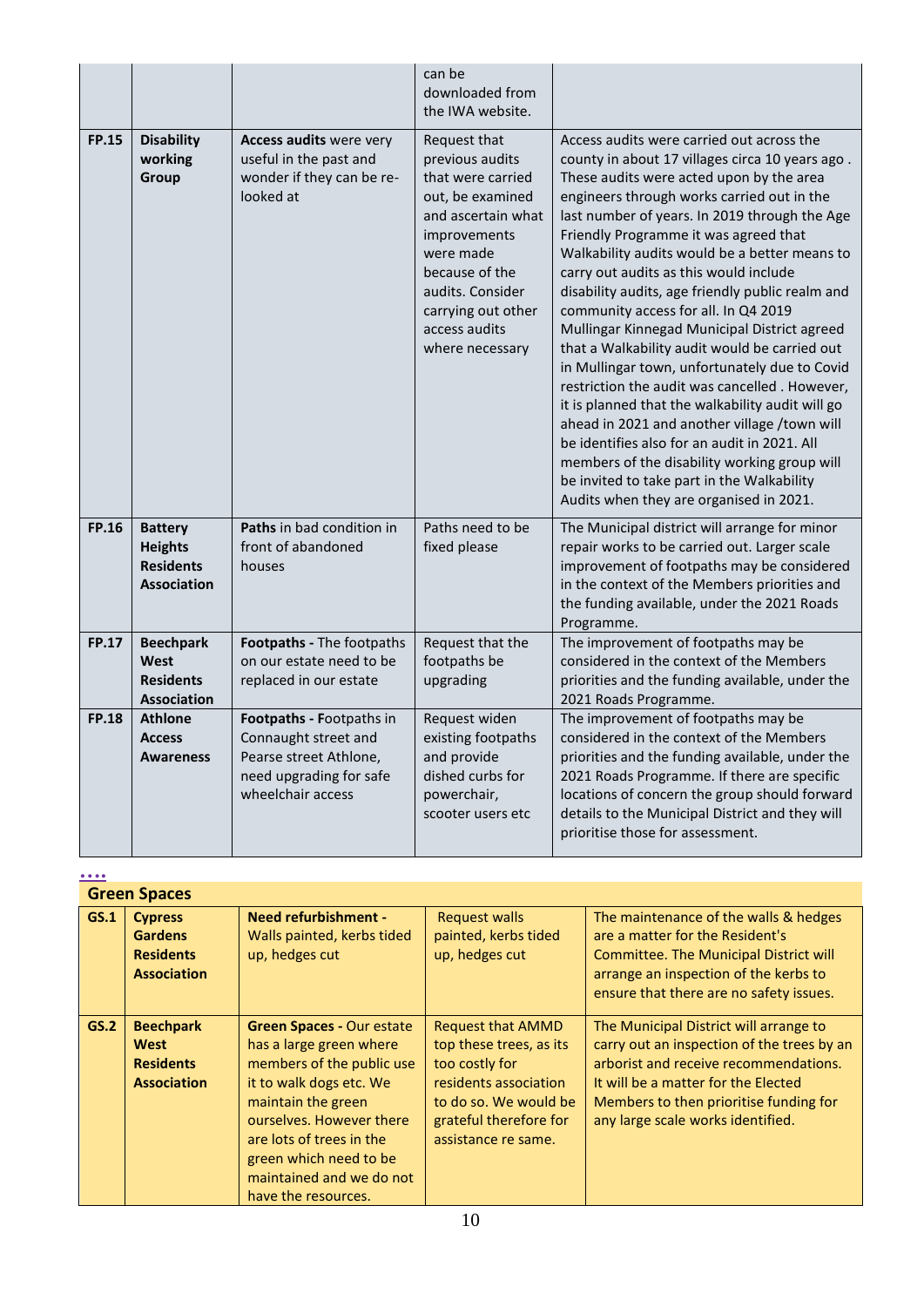| $\begin{array}{cccccccccccccc} \bullet & \bullet & \bullet & \bullet & \bullet & \bullet & \bullet \end{array}$ |                                                                          |                                                                                                                                                                                                                                                                                                                                                                                                                                                                                                                                            |                                                                                                                                                                                         |                                                                                                                                                                                                                                                                                                                                                                                                                                                                                                                                                                                        |
|-----------------------------------------------------------------------------------------------------------------|--------------------------------------------------------------------------|--------------------------------------------------------------------------------------------------------------------------------------------------------------------------------------------------------------------------------------------------------------------------------------------------------------------------------------------------------------------------------------------------------------------------------------------------------------------------------------------------------------------------------------------|-----------------------------------------------------------------------------------------------------------------------------------------------------------------------------------------|----------------------------------------------------------------------------------------------------------------------------------------------------------------------------------------------------------------------------------------------------------------------------------------------------------------------------------------------------------------------------------------------------------------------------------------------------------------------------------------------------------------------------------------------------------------------------------------|
| <b>Access</b>                                                                                                   |                                                                          |                                                                                                                                                                                                                                                                                                                                                                                                                                                                                                                                            |                                                                                                                                                                                         |                                                                                                                                                                                                                                                                                                                                                                                                                                                                                                                                                                                        |
| A.1                                                                                                             | <b>Athlone</b><br><b>Access</b><br><b>Awareness</b>                      | <b>Access - Request that WCC adopt</b><br><b>Irish Wheelchair Association Best</b><br><b>Practice Guidelines when</b><br>considering New Builds, Upgrading<br>or improving existing areas in our<br>environment also areas such as<br>Access, egress, accessible parking<br>bays, ramps dished curbs etc for<br>People with disabilities.                                                                                                                                                                                                  | <b>The Access</b><br>Guidelines can be<br>downloaded in PDF<br>format from the<br>following website:<br>https://www.iwa.ie/<br>downloads/about/iw<br>a-access-<br>guidelines.pdf        | All new works carried out by the<br>Municipal District are designed<br>and implemented in accordance<br>with national design standards<br>and best practice guidelines<br>such as the Irish Wheelchair<br><b>Association Design Guidelines.</b>                                                                                                                                                                                                                                                                                                                                        |
| A.2                                                                                                             | <b>Moate</b><br><b>Active</b><br><b>Retirement</b><br><b>Association</b> | <b>Access: Public seating in the town</b><br>of Moate is almost non-existent. It<br>is badly needed for people waiting<br>to be collected from the Medical<br>Centre, Post Office, Shops etc. And<br>for those who walk in the town for<br>exercise (safe from traffic walking<br>on the footpath) or people walking<br>home after shopping in town. With<br>the arrival of Covid in 2020, public<br>seating is needed even more<br>because the public have to queue<br>outside for the Medical Centre,<br>Chemist, Post Office, Shops etc | <b>Request AMMD</b><br>provide public<br>seating as outlined.                                                                                                                           | This can be considered in the<br>context of the 2021 District<br>Budget.                                                                                                                                                                                                                                                                                                                                                                                                                                                                                                               |
| A.3                                                                                                             | <b>Athlone</b><br><b>Access</b><br><b>Awareness</b>                      | <b>Access - request WCC would</b><br>provide Outdoor Seating for<br>people with disabilities and the<br>elderly at John Broderick Street<br>Athlone                                                                                                                                                                                                                                                                                                                                                                                        | <b>Request WCC</b><br>provide a Single<br>and Double public<br>seating with<br>information<br>Plates/Signage e.g.<br>Please consider<br>people with<br>disabilities and the<br>Elderly. | This is a difficult location to<br>provide a bench because of<br>the gradient of the hill and<br>the full with of the paved<br>area is not in County Council<br>ownership.                                                                                                                                                                                                                                                                                                                                                                                                             |
| A.4                                                                                                             | <b>Athlone</b><br><b>Access</b><br><b>Awareness</b>                      | <b>No Public Changing Places</b><br>Facilities in any town in the<br><b>County of Westmeath</b>                                                                                                                                                                                                                                                                                                                                                                                                                                            | <b>Request that WCC</b><br>fulfils its promise to<br>install a Changing<br><b>Places Facility in</b><br>the Civic Centre in<br>Athlone                                                  | The installation of a Changing<br><b>Places facility for Athlone</b><br>received broad support<br>following a presentation by<br>John Tynan to a meeting of<br>the Municipal District in<br>November 2018.<br>There are essential<br>maintenance works to the<br>Civic Centre required and<br>following the completion of<br>these works in early 2021 the<br>proposal for the Changing<br>Places facility at the Civic<br>Centre will be considered.<br>A funding source for this<br>project has yet to be<br>identified and progress on<br>the project will be<br>dependent on this. |